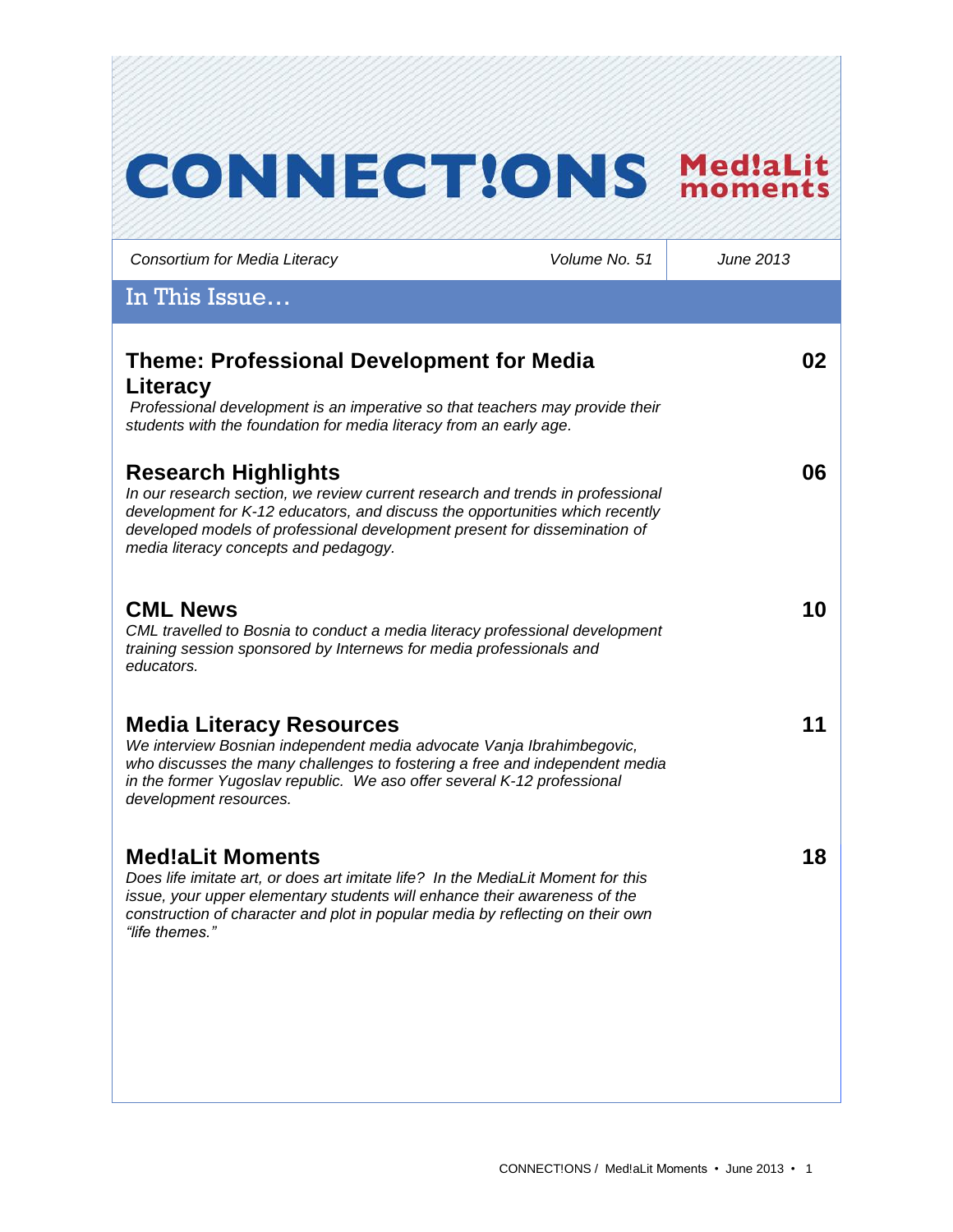# Theme: Professional Development for Media Literacy

CML has long seen its role as giving people an "onramp" to media literacy – providing information, advocacy, research and development, a consistent philosophy and framework, training, tools (activities, lesson plans, curricula, guides), implementation and evaluation so that media literacy can take its place and be recognized as an effective educational approach that prepares individuals for lifelong learning as critical thinkers and producers of media. This is a tall order!

Taking academic theory and translating it into every-day practical materials that parents and teachers can use is an ongoing commitment that is vitally important for the field to take root and grow. Given that media literacy is a relatively new pedagogy, that began with [Len](http://www.medialit.org/reading-room/voices-media-literacy-international-pioneers-speak-len-masterman-interview-transcript)  [Masterman's](http://www.medialit.org/reading-room/voices-media-literacy-international-pioneers-speak-len-masterman-interview-transcript) groundbreaking work in the 1980s, the practical elements that make introducing media literacy an easier task for teachers didn't exist until very recently. CML's full-service articulation of its approach began with the introduction of the [CML MediaLit Kit](http://www.medialit.org/cml-medialit-kit) in 2002. The MediaLit Kit is a collection of the basic elements needed to introduce media literacy into a school setting (including curricula that identifies the appropriate Common Core standards). CML's framework for media literacy has now been evaluated, so that users may have the confidence that this approach is [research-based](http://www.tandfonline.com/doi/abs/10.1080/17482798.2012.724591#.Ucjb1tvn-Uk) and effective.

CML prides itself in providing training materials that have been piloted and field-tested; we have implemented the curricula that we offer, and we have worked with many teachers at all levels and in many diverse settings. Like most of us, teachers have not "grown up" with media literacy; they were taught in the traditional content-oriented ways, with little focus on the process skills that provide the basis for learning. Yet teachers cannot teach what they do not know – and this lack of awareness and experience is an enormous gap to be filled. Professional development is an imperative so that teachers may provide their students with the foundation for media literacy from an early age – with practice over time, students build their vocabulary and skills toward becoming media literate. And in today's hyper-connected world, being media literate is essential to gaining the skills of citizenship, with the ability to participate and to contribute to a global society.

#### **Professional Development**

Spreading the seeds of media literacy through professional development can take many forms – from face-to-face, one hour talks to full-blown interventions that can spread over years, such as [Project SMARTArt](http://www.medialit.org/reading-room/project-smartart-case-study-elementary-school-media-literacy-and-arts-education) or ongoing work that CML has contributed to at [Hathaway Brown](http://www.medialit.org/reading-room/tectonic-cultural-shifts-require-media-literacy-schools)  [School.](http://www.medialit.org/reading-room/tectonic-cultural-shifts-require-media-literacy-schools) New online courses are now available (for example [www.athabascau.ca/platoscave\)](http://www.athabascau.ca/platoscave), and with a set of tools such as [CML's Trilogy](http://www.medialit.org/media-literacy-system-learning-anytime-anywhere) teachers can teach themselves or work in groups to use a proven methodology and have ready-made lessons.

An exciting and promising characteristic of media literacy work is that it applies across all content areas, and it is universal in that the methodology can be used regardless of the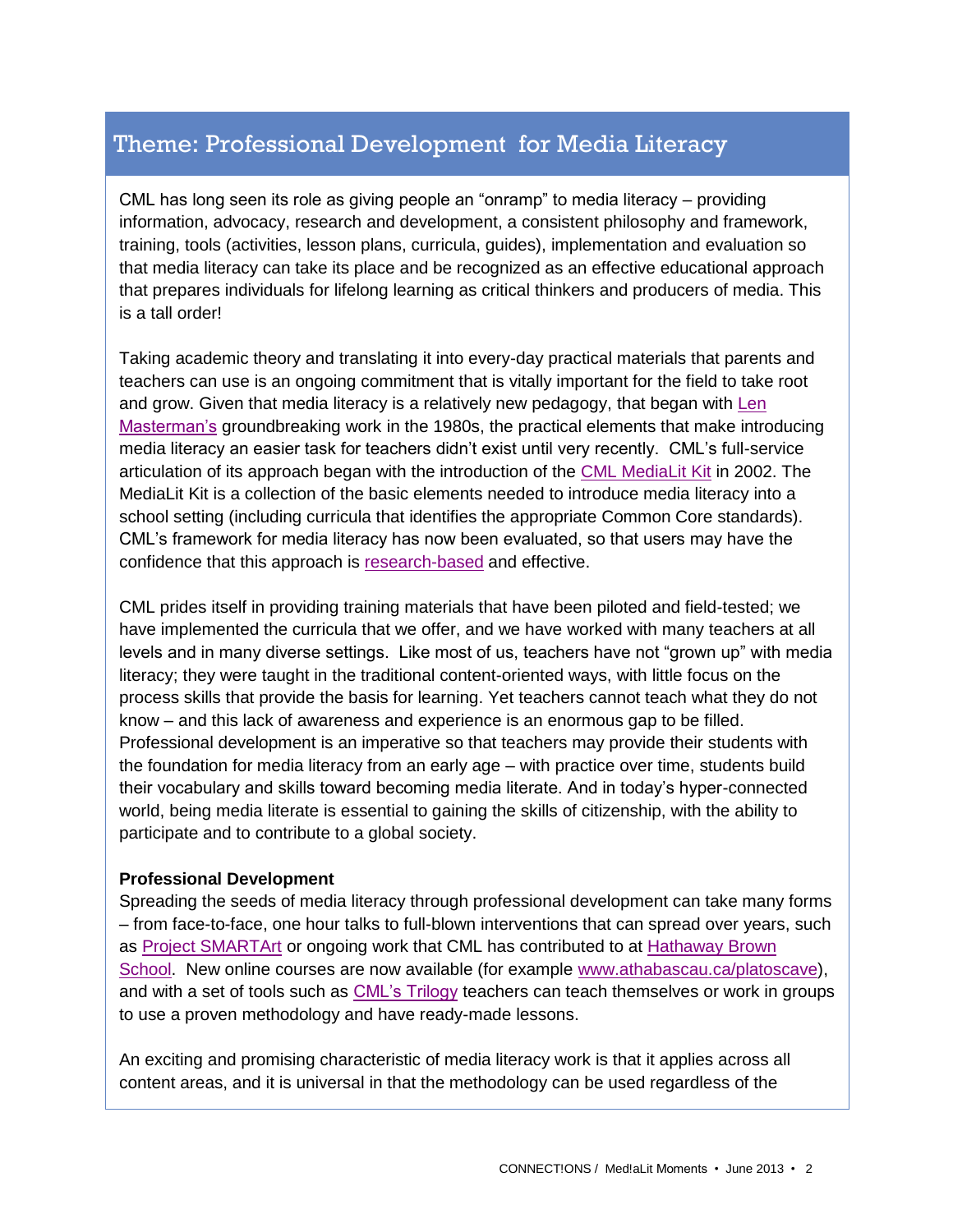medium or the geography or the culture. Two exemplars of recent work featuring CML's approach provide an informative glimpse into different models for professional development: one example is set in the U.S., and the other in Bosnia-Herzegovina.

#### **Michigan State University (MSU) Pre-Service Program**

Like many media literacy programs, the work being done at Michigan State University's (MSU) College of Education is being driven by a teacher with a passion for the subject: Justin Detmers, who is a CML Fellow. As a Ph.D. candidate with a focus on social studies education, Justin has taught senior undergraduate students in Teacher Education courses (TE407-408) designed to foster content knowledge, pedagogy and professional practices. But by adding media literacy education to his course syllabus, Detmers has introduced aspiring teachers to new terrain. "We don't just teach content, we teach people," Detmers said. "I see media literacy as part of a teaching philosophy, part of a vocabulary that helps teachers foster critical thinking. We want our MSU students to go beyond being social studies teachers – we want them to be critical social educators. With pre-service, we have an opportunity to influence the formation of new teachers, and it is an ideal time to facilitate their use of media literacy in the classroom. I wanted MSU students to be able to apply the CML framework frequently so that it became second nature."

The courses spanned two sessions in 2012-2013, one in fall and one in spring, and Detmers integrated media literacy throughout, providing students with opportunities to explore media literacy through readings, class deconstructions, and lesson planning. The class participated in a wiki that served as a thorough guide and reference for students, with a course calendar, syllabus, readings and handouts, resources, sites and content and personal wiki pages that captured individual student work. One assignment called for students to explore how they represented themselves as teachers; the assignment began by asking each student to "google" him or herself, and then to consciously think about how he/she wished to form their own representation going forward. Part of the rubric for the students' capstone assignment (constructing a two-week unit plan) included the incorporation of critical analysis of media. Zachary Ford Block, one of the students who participated in the TE407-408 course, said," Our generation embraces this teaching model of incorporating media literacy, but typically, media literacy isn't being taught. There is a generation gap, with those over age 35 having grown up with text books and the generation coming up growing up with screens. The younger generation has short attention spans, and so it is more effective to have five to ten minute segments for sharing information, rather than long lectures. Plus, who needs classroom lectures when you can go online to get information and save time?"

Block cited academic websites such as the Khan Academy, which has spawned the practice of the "upside down" classroom, where teachers send students to the website to see lectures and then spend class time on analysis, discussion and skill-building through practice. "Media literacy complements this approach perfectly," Block said, "because critical thinking and questioning is essential in learning and in educating yourself. We found that using the Five Key Questions of media literacy, and doing a close analysis was fun to do, and that it is a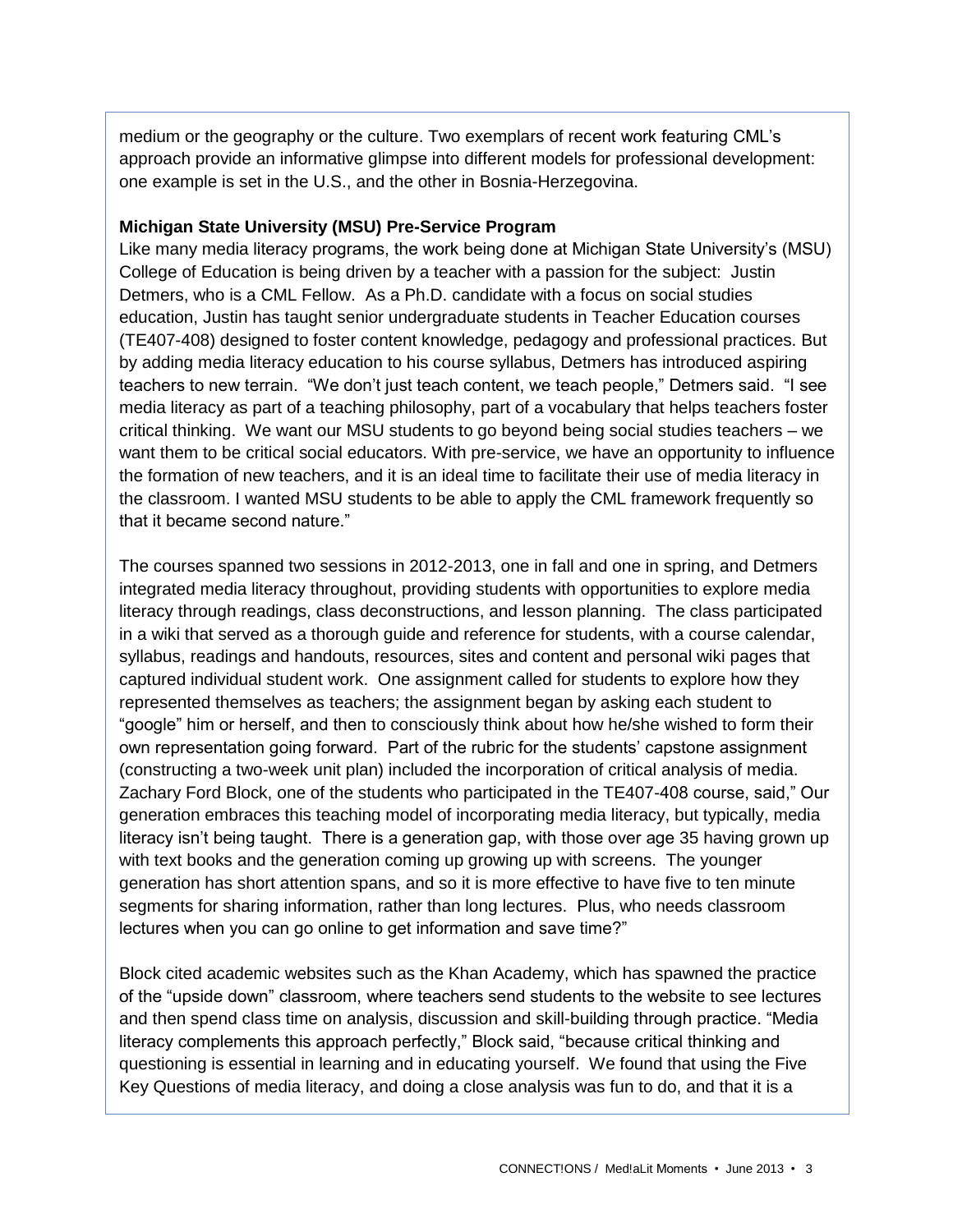method that is easy to pass on to students. We need teaching methods that are more engaging and fulfilling and relevant to how we learn today."

Although Block has now formally graduated from Michigan State University after four years, he is part of a five-year program in which he will spend his final year in a teaching internship with a mentor. "This will give me practical experience so that gradually, I can take on the full load of classroom teaching that will be required of me after my internship. I see myself as a global citizen, and I'm looking forward to teaching abroad after I complete my internship."

It is through such individual efforts that media literacy education becomes known and more widely practiced – whether in the U.S. or abroad. Detmers has presented at the National Council for the Social Studies conference, giving a poster presentation called "Media Literacy Skills: Foreign Policy According to Kidd Rock," where he used the CML framework to deconstruct Kidd Rock's video (sponsored by the National Guard (National Guard Urban Combat Theater Video with Kid Rock Warrior), providing a lesson plan and giving specific examples of how the CML framework can apply to various social studies subject areas. "I met Justin at the Michigan State University undergraduate "I Am a Teacher" Conference and Expo, which is held each year," Block said. "When I heard him speak on utilizing media in a 21<sup>st</sup> Century classroom, and on media literacy, I knew immediately that I wanted to learn more. It's time that we take 'reading' and 'writing' across different media -- my generation is in between; we started learning with a combination of textbooks and computer screens. But the generation behind me – the generation I'll be teaching -- is used to screens, and we need to be ready for teaching them."

#### **Internews in BiH Program**

"Train the Trainer" models for introducing innovations have long been a pathway to change, as attested to in Everett M. Rogers classic 1962 treatise, "Diffusion of Innovations." Given that media literacy is often seen as more about education than about the media, training teachers is seen by media literacy advocates as a way to leverage training one individual into training multitudes, and to enjoy a multiplier effect as a result.

A recent four-day media literacy training conducted by CML Director Tessa Jolls April 25-28 in Konjiv, sponsored by Internews in BiH (Bosnia-Herzegovina), fit the classic mode of providing basic training to primarily university faculty members from both communications and education disciplines. "Since this training followed a previous meeting held by Internews in BiH to guage interest in media literacy, and to solicit suggestions on how best to advance media literacy in B-H, there was already a built-in understanding of the goals of the training. Our main goal was to provide practical basics so that faculty could immediately put media literacy to work in their classrooms," Jolls said. "But another important goal was to provide another forum for discussion amongst the faculty themselves, to encourage them to form a community as media literacy advocates." (See related interview with Vanja Ibrahimbegovic on page 11 in this issue).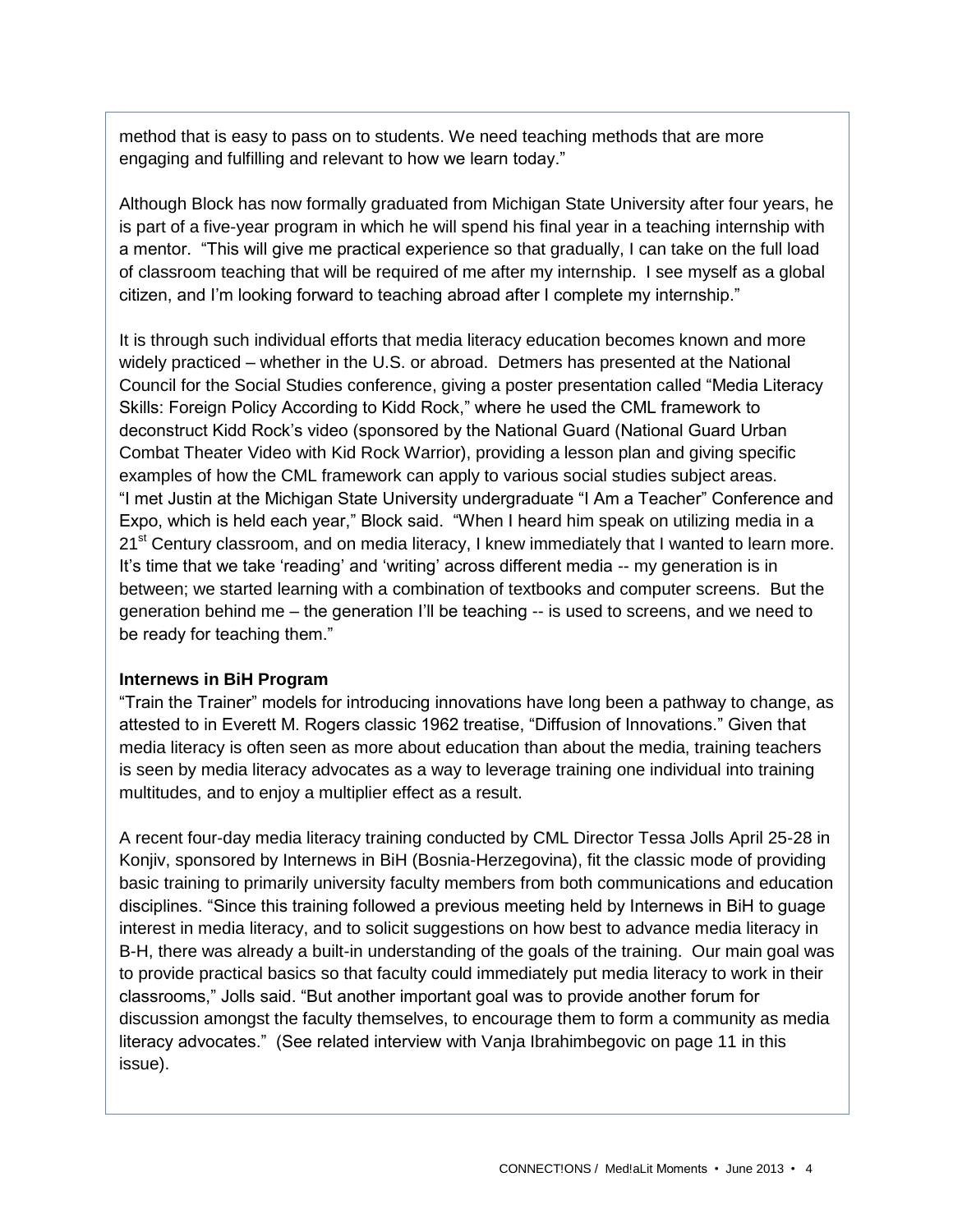The training, which was based on CML's Trilogy on Change Management, Deconstruction and Construction (called *[Media Literacy: A System for Learning Any Time, Anywhere](http://www.medialit.org/media-literacy-system-learning-anytime-anywhere)*), gave faculty a chance to:

- become familiar with CML's approach to media literacy, including the Questions/TIPS (Q/TIPS) framework, MediaLit Moments and examples of implementation programs
- explore deconstruction and practice their skills in leading a close analysis by the group
- participate in construction activities and assess their work
- discuss obstacles to implementing media literacy and anticipate how they might approach teaching media literacy at their university
- make a specific plan for integrating media literacy into their curriculum.

"Since media literacy is still in an early stage of adoption in the education system, it is highly important to have face-to-face trainings," Jolls said. "Faculty not only need media literacy skills, but they also need encouragement and reassurance to introduce media literacy – it requires a different approach to teaching since it is a student-centered approach that utilizes a process of inquiry, as opposed to a teacher-centered approach that spoon-feeds information to students through lectures."

The importance of peer-to-peer conversations and networks is emphasized in *Diffusion of Innovations* (see summary at www.enablingchange.com/au/Summary\_Diffusion\_Theory.pdf). Why? Because the adoption of new products or behaviors involves the management of risk and uncertainty, and generally, people want reassurance from trusted sources that the new approach works and is beneficial. After this training, B-H faculty will (hopefully) be implementing their plans for media literacy. In that regard, it is the *next* meeting of the B-H media literacy group that will be telling, when faculty have the chance to exchange ideas and information about their own experiences.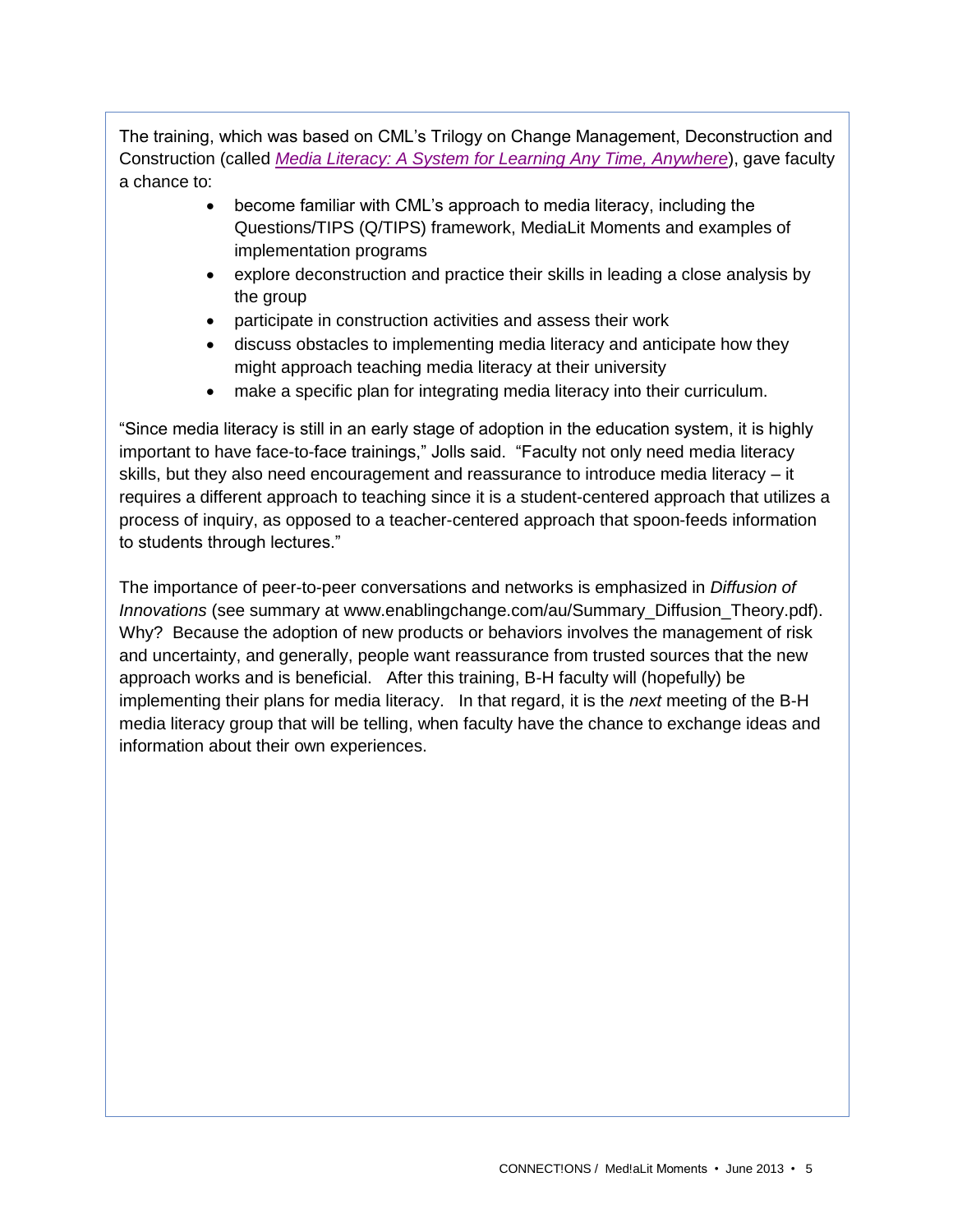## Research Highlights

#### **Current Research and Trends in K-12 Professional Development**

For decades, professional development for K-12 educators has almost entirely consisted of half-day presentations and one-day workshops. Research suggests that most teachers find this approach unsatisfactory. In one national survey, teachers indicated that they felt a sense of efficacy when professional development programs provided opportunities for "hands-on" work which enhanced their knowledge of the content to be taught and how to teach it (Darling-Hammond et. al, "Professional Learning in the Learning Profession," Technical Report, p. 8).

According to Ann Cunningham-Morris, Director of Professional Development for the Association for Supervision and Curriculum Development, professional development in the last ten to fifteen years has moved towards satisfying teacher demand: "The focus of K-12 professional development has been on job-embedded learning which is built into the daily work of teachers and administrators. The focus has been on research on what we know works, and transferring professional learning to the classroom. It's not all pull-out anymore, where they leave the classroom to attend a workshop, though that still remains." In addition to meeting the needs of teachers, professional development efforts have targeted student outcomes: "Today, teachers are learning more about the gaps in student learning. Before, the focus was on what teachers needed. Now the big trend is much more towards building the capacity of teacher leaders to build instruction and assessment expertise." In commenting on these trends, Cunningham-Morris listed a sampling of collaborative activities in common use: collaborative planning, professional learning communities, group lesson study, researchbased protocols for examining student and teacher work.

When asked about the train-the-trainer approach for professional development, Cunningham-Morris highlighted the general need for sustained support in professional development programs: "To me the traditional model of train-the-trainer is that you go into a workshop, and expect those people to turn around and do some type of professional development with their own colleagues. The most effective professional learning includes follow-up, an opportunity for the teacher to practice their new learning, apply it in the classroom, refine it, and to get support to increase their abilities and skills. If you're going to use a train-the-trainer approach, it's most effective to provide ongoing follow-up to build the capacity of teachers to understand the methods and content."

Cunningham-Morris' observations are supported by recent educational research. In 2004, the School Redesign Network at Stanford University conducted the most comprehensive study of teacher development ever undertaken, and published their findings in 2009. In the Key Findings of the summary report, Linda Darling-Hammond and her colleagues assert that teachers need 49 or more hours of professional development support if they are to measurably improve their skills and student learning ("Professional Learning," 5). Another key finding underpins Cunningham-Morris' emphasis on collaborative activities: "Collaborative approaches to professional learning can promote school change that extends beyond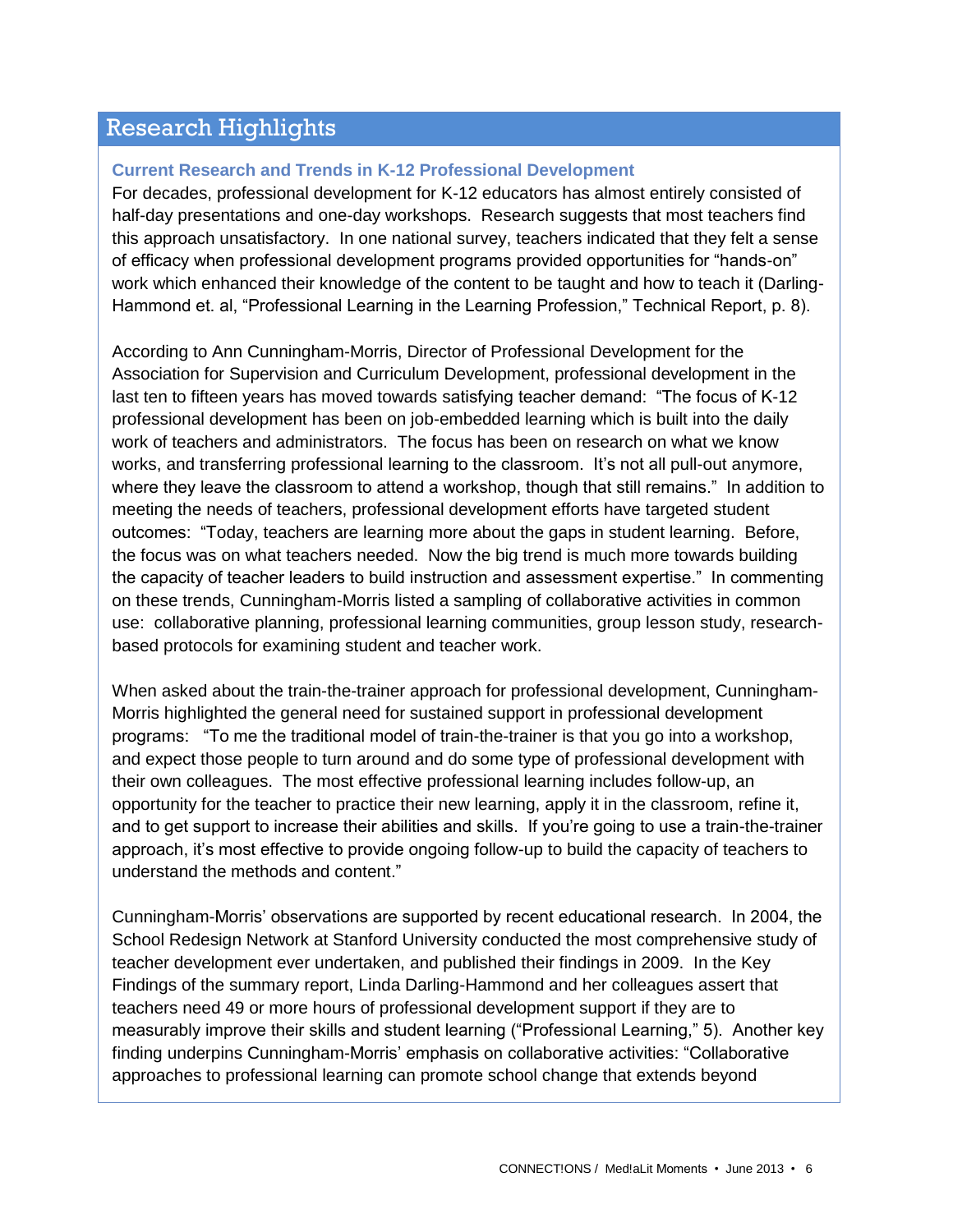individual classrooms. When all teachers in school learn together, all students in the school benefit" ("Professional Learning," Summary Report, p.5).

Most U.S. educators are familiar with the single "prep period" they are allowed in the school day. The comparative study of U.S. schools and K-12 schools abroad included in the Stanford report focuses attention on the composition of the teacher work day, and paints a picture of lost professional learning opportunities for U.S. educators. In most U.S. schools, 80% of the teacher work day is allotted to instruction, while 60% of the international educator's work day is typically allotted for instruction. International educators typically spend their preparation time with colleagues, and frequently engage in collaborative planning and lesson study (Summary Report, p.15).

While U.S. schools generally devote much less time to professional development than their international counterparts, the authors note that U.S. schools have made considerable progress in the area of teacher induction. In 1996, the National Commission on Teaching and America's Future found that only 8 states mandated and funded induction programs for beginning teachers. An academic survey study conducted in 2004 found that 33 states mandated new teacher mentoring programs, with 22 states reporting funding for those programs. According to the Stanford report, common induction activities included working with a master or mentor teacher; working with a mentor teacher in the same subject area; regular supportive communication with a principal, administrator, or department chair; seminars for beginning teachers, and common planning time (Summary Report, p.24).

In our interview with Ann Cunningham-Morris, we asked whether the "teacher leaders" she referred to might include literacy coaches. She responded, "Leaders might be coaches; it depends on the district, and schools. Some districts have leaders that are instructional coaches. Leaders may be in traditional or non-traditional roles. They may be beginning teacher mentors. Or they may be teacher leaders developing expertise in a particular field, or in leading the learning of a group of colleagues." What emerges from the evidence is that, while the time U.S. educators have for professional learning may be limited, schools have been deploying individual teachers in a variety of roles, and that many of these leaders are slated for programs which are inserted into the tight schedule of the conventional school day.

## **Opportunities for Dissemination of Media Literacy Pedagogy in K-12 Professional Development**

As our previous article demonstrated, many schools are leaving the one-day professional development workshop in the rear view mirror. The resulting proliferation of alternative forms of professional learning for K-12 educators opens up a variety of opportunities for media literacy educators to advance research and learning in their field. For example, if districts and schools are supporting teacher leaders, some of whom are developing expertise in a particular area, media literacy educators who are recognized as instructional leaders might be able to seek out support for programs to introduce media literacy concepts to their colleagues.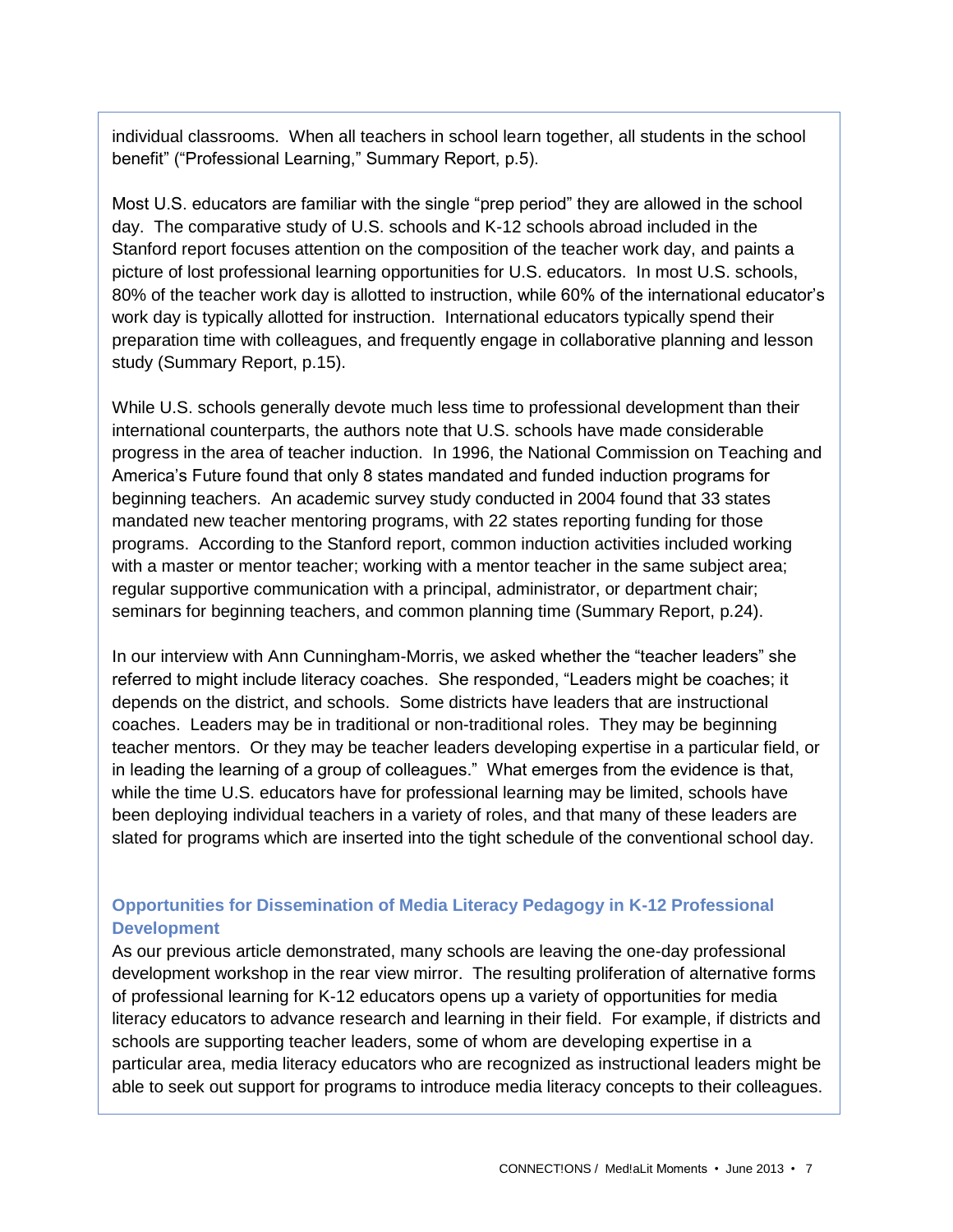Media literacy advocates might be wise to consider the opportunities afforded by professional development schools. More accurately described as a school-university partnership, the PDS is a hybrid entity which traverses the boundaries between theory and practice. University faculty in the department or college of education set foot on the K-12 school site to conduct research, collaborate with faculty at the school to design professional learning projects, or teach classes to students enrolled in the university's teacher education program. K-12 school faculty mentor teacher education students, make presentations before university faculty, and generally help university researchers become sensitive to current trends in the social contexts of schooling. Many media literacy advocates bemoan their relative lack of access to teacher education programs, and to school or district professional development programs. In this case, a single, informed, passionate educator could introduce media literacy up and down the chain of research and practice. The concepts of media literacy might be introduced to elementary school students and master teachers alike.

Action research presents another opportunity for dissemination of media literacy pedagogy. Action research encourages school personnel to systematically develop a question, gather data, and then analyze that data to improve their practice. In one case study of action research, a PDS partnership between the University of Missouri, Columbia and selected Missouri schools offered a "Classroom Research" course to teacher education candidates working in a participating elementary school, and to interested teachers at the school. A mentor teacher taught the class with support from a university faculty member, who read and evaluated final research papers. Novice and veteran teachers alike met twice each month for the entire school year. Many of the pre-service and working teachers enrolled in the course over multiple years. According to the case study authors, the course helped working teachers turn problems they faced in the classroom into questions that could be explored through research; encouraged them to discuss research questions and how they collected and analyzed data; stimulated them to stay current in research and best teaching practices; and led some to become experts capable of assisting colleagues in site-based professional development built on inquiry (Gilles et. al, "Sustaining Teachers' Growth and Renewal through Action Research").

Action research offers two advantages for the media literacy educator. As the *[Voices of](http://www.medialit.org/voices-media-literacy-international-pioneers-speak)  [Media Literacy](http://www.medialit.org/voices-media-literacy-international-pioneers-speak)* interviews revealed, a number of interviewees were concerned about the lack of support for research in the media literacy field. With action research, carefully crafted media literacy research can be conducted "from the ground up" at the educator's home site. When such research is reviewed by university faculty, especially faculty within a schooluniversity partnership, chances increase that this research will gain a wider audience. In addition, media literacy educators involved in action research can demonstrate to colleagues how a research-based framework for media literacy can be adapted to meet their needs and the needs of the school as a whole.

Professional learning communities, mentioned in our interview with Ann Cunningham-Morris, could play a vital—if not defining--role in the dissemination of media literacy pedagogy. Professional learning communities are typically groups of four to six teachers who gather to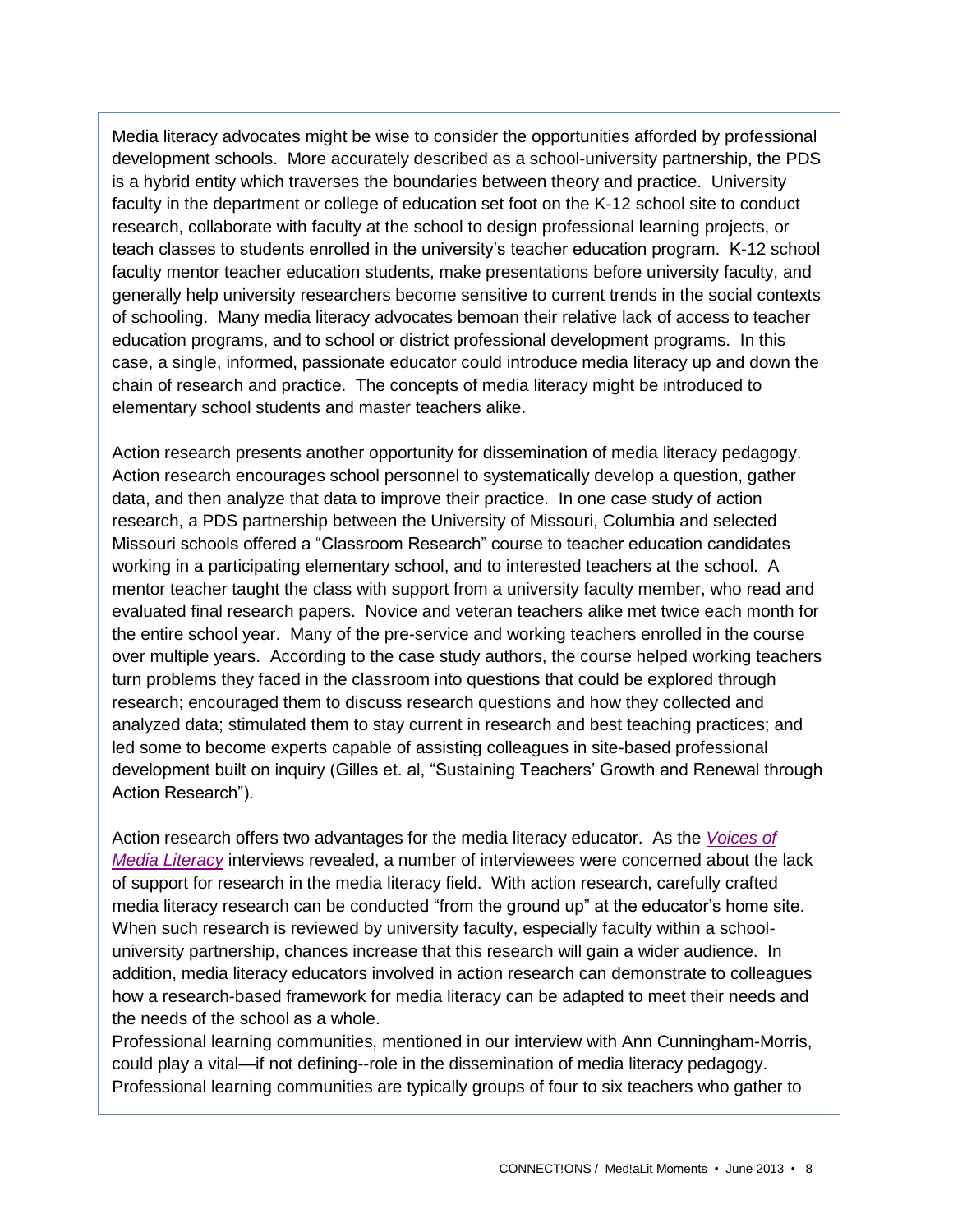examine curriculum, assessments and student work. PLCs can be difficult to form and sustain. Trust among participants is needed for honest evaluation of teacher work, and members must learn how to negotiate conflicts as they arise. Fortunately, research-based protocols for reflection and evaluation (also mentioned in our interview with Cunningham-Morris) can add stability to the functioning of professional learning groups. A PLC which meets these challenges can help its members engage in sustained critical reflection and inquiry on their own teaching practices.

Successful PLCs draw attention to issues of empowerment. In her case study essay, "Deepening the Work: Promise and Perils of Collaborative Inquiry," Diane Wood argues, "Making collective inquiry a part of teaching practice is a particularly effective way to invest in teachers the respect and responsibility they need, and to ensure that schools become 'learning organizations'" (144). In other words, PLCs which demonstrate a high level of commitment and professionalism should have some say in the development of curriculum at the school. In her observations of two PLCs, Wood points to the academic improvement which PLC members were able to document since they began working together: "Their 'cycles of inquiry' produced data, in terms of student work and improving standardized test scores, with which they can *account* for the quality of their professional labors" (145, emphasis in original). Wood concludes, "By providing as many resources as possible to those who voluntarily undertake PLC work, and by publicizing that work to the school, the district, the school board, and the larger public, school leaders could create a truly accountable school culture" (ibid). If PLCs such as these field test media literacy methods, document the rigor of their process, and demonstrate their commitment to teaching skills for work and citizenship in the 21<sup>st</sup> century, they're likely to have an audience as they ask, how can we afford to *not* teach media literacy skills?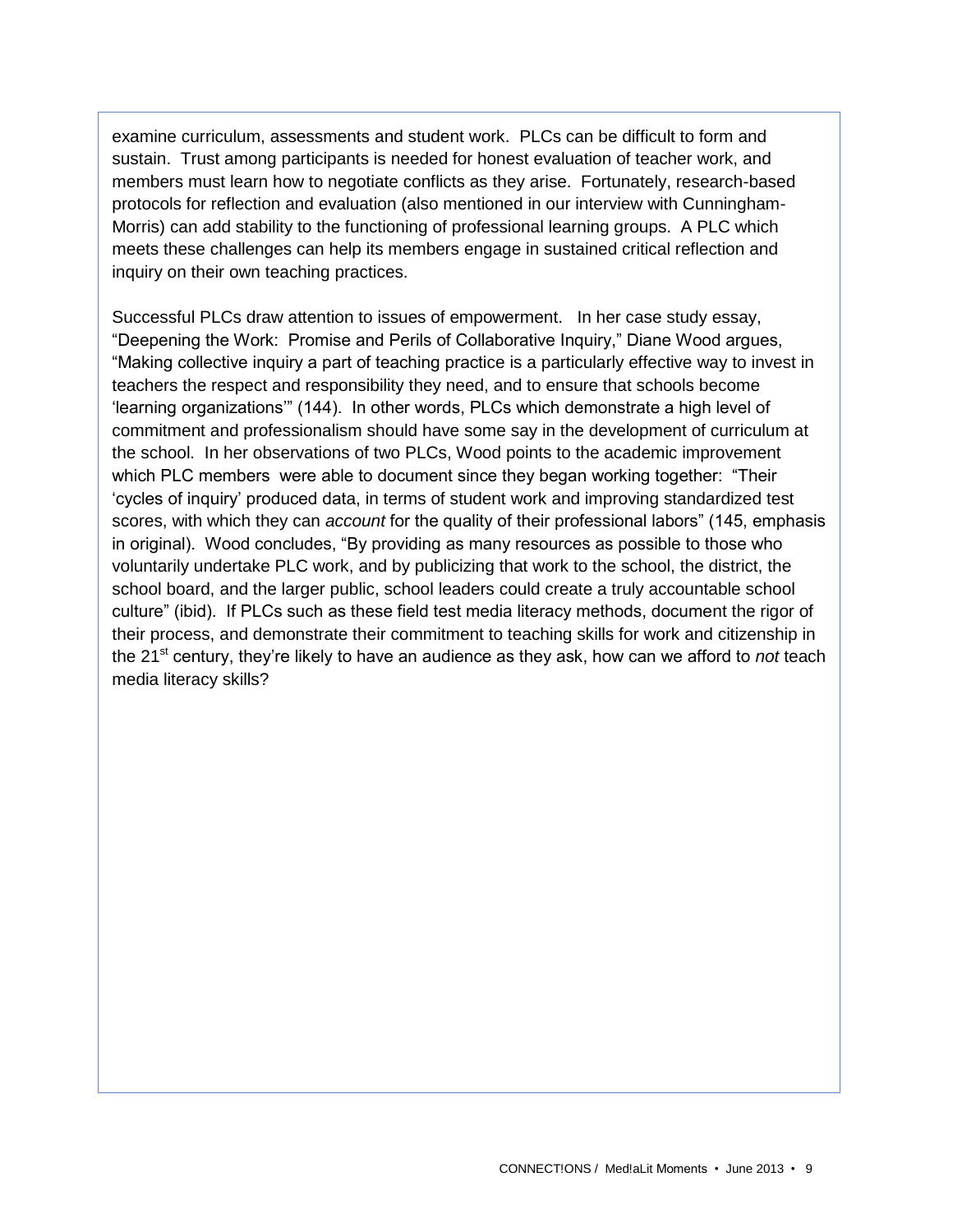# CML News



#### **CML Professional Development Training in Bosnia**

In April, CML's President and CEO, Tessa Jolls, travelled to Bosnia to lead a professional development training session sponsored by Internews for educators and media professionals. The training spanned four days and included handson opportunities for learning and discussion.

"The TOT that Tessa led with Internews was a pioneering training in media literacy for Bosnia-Herzegovina, and part of our overall mission to strengthen independent media in the country. A lofty goal, yes, but one that we approach with crosscutting activities to create a more supportive environment for journalists and to help media provide more reliable and accurate information to citizens. Developing local capacities in media literacy feeds into the overall democratic process – better reporting leads to a more informed and media literate electorate who will demand better governance. We're excited to be working with CML on getting this long-term project started." *Sue Folger, Chief of Party, Internews.*

#### **About Us…**

 The Consortium for Media Literacy addresses the role of global media through the advocacy, research and design of media literacy education for youth, educators and parents.

 The Consortium focuses on K-12 grade youth and their parents and communities. The research efforts include nutrition and health education, body image/sexuality, safety and responsibility in media by consumers and creators of products. The Consortium is building a body of research, interventions and communication that demonstrate scientifically that media literacy is an effective intervention strategy in addressing critical issues for youth.

**[http://www.consortiumformedialiteracy.org](http://www.consortiumformedialiteracy.org/)**

## **CONSORTIUM** for **MEDIA LITERACY**

**Uniting for Development**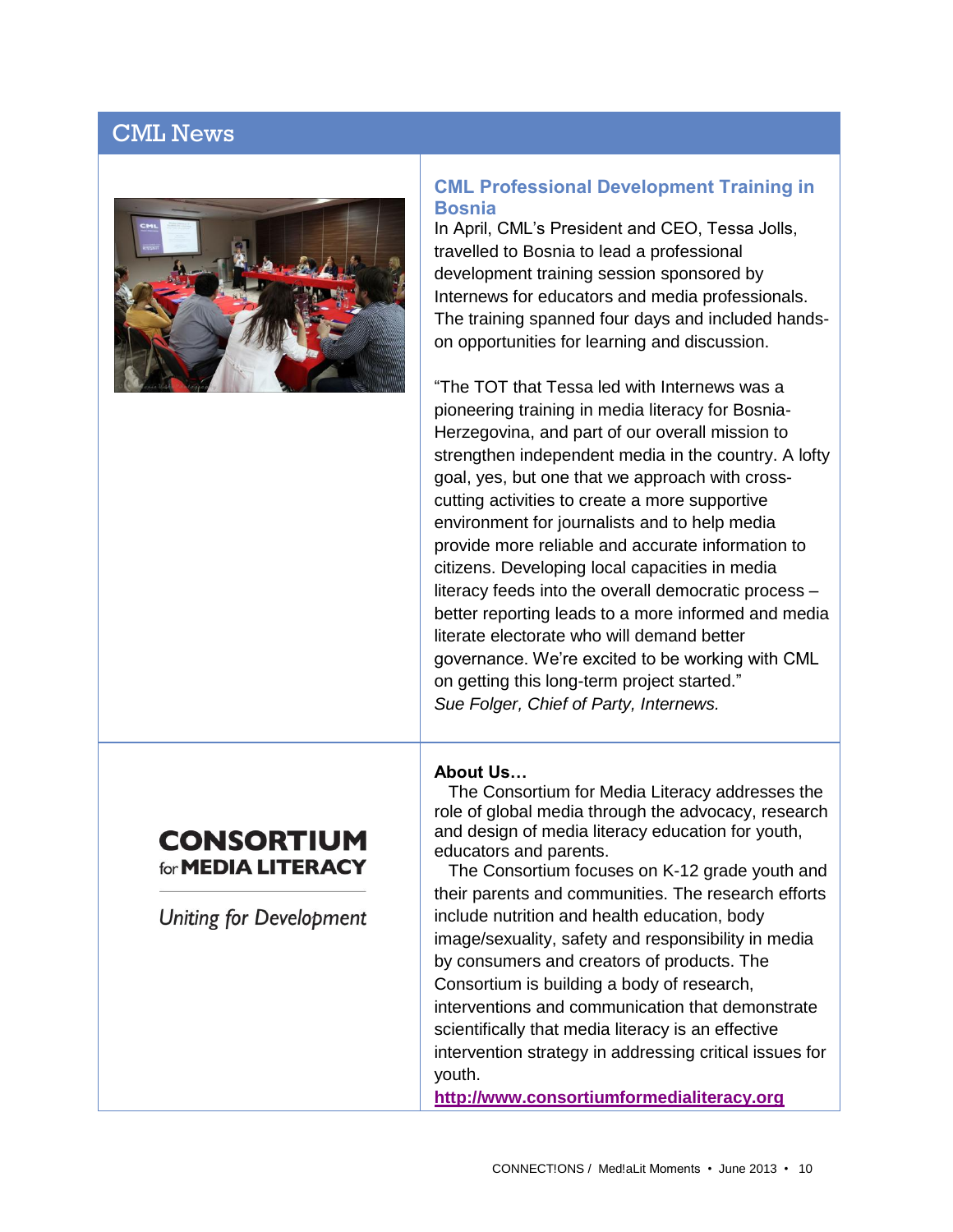# Resources for Media Literacy

#### **Interview with Vanja Ibrahimbegovic, Internews, Bosnia-Herzegovina**

In last month's issue of *Connections*, we discussed the argument that hate speech is a necessary precursor to genocide. That may well have been the case in the former Yugoslavia, where ethnic cleansing cruelly devastated the region from 1991 to 1995. Clearly the conflict was not inevitable. Instead, it was the end result of a series of carefully orchestrated propaganda campaigns. A good case in point is the news telecast which assured Slobodan Milosevic's rise to power.

After World War II, Josip Tito, the communist dictator of Yugoslavia, officially granted autonomy to the southern province of Kosovo, which was largely populated by Albanians. Tito's security chief and other Serb officials still controlled the region by force, however, and by the 1980s, Kosovar Albanians rebelled with mass demonstrations, periodic riots and sporadic attacks on Serbs.

In 1985, a group of Serb intellectuals drafted an internal memorandum to call attention to the loss of Serbian control, and more importantly, to the victimization of Serbs. The narrative justifying war began to develop when the memorandum was leaked to a Belgrade paper. Serbs had long sacrificed themselves for the rest of the federation, but now "racist" Albanians were waging "total war" on Serbs, driving them out of Kosovo through high birth rates and other means of domination (Armoudian, *Kill the Messenger*, 80). The appeal resonated with Milosevic and other Serb politicians. Milosevic eagerly capitalized on the nationalist fervor inspired by the memorandum, and with his encouragement, Kosovo Serbs launched their own counter-demonstrations.

On April 24<sup>th,</sup> 1987, Milosevic attended a meeting in the Kosovo town of Polje. Milosevic had tacitly approved the presence of Belgrade television outside the meeting venue. In the meanwhile, nationalist activists staged a made-for-TV provocation--an angry mob and a truck full of stones to throw at local police. Approximately fifteen thousand Serbs and Montenegrins tried to force their way into the hall where Milosevic attended his meeting. Police blocked the entrance, and demonstrators hurled stones until the police responded with clubs. "Murderers! They are beating us!" the crowd cried out. Milosevic gravely emerged and faced the cameras. He signaled police to allow Serbs entry and declared, "From now on, no one has the right to beat you! No one should dare beat you!" TV Belgrade repeated the scene over and over, showing only the police response and Milosevic's entrance, not the stones throwers or the cache of stones nearby. Overnight, Milosevic became the unquestioned nationalist Serb leader (Armoudian, 81).

For this issue of *Connections*, we interviewed Vanja Ibrahimbegovic, the director of Internews, an organization funded by USAID devoted to the development of independent media in Bosnia-Herzegovina. Ibrahimbegovic recently organized and participated in the media literacy training with CML President and CEO Tessa Jolls.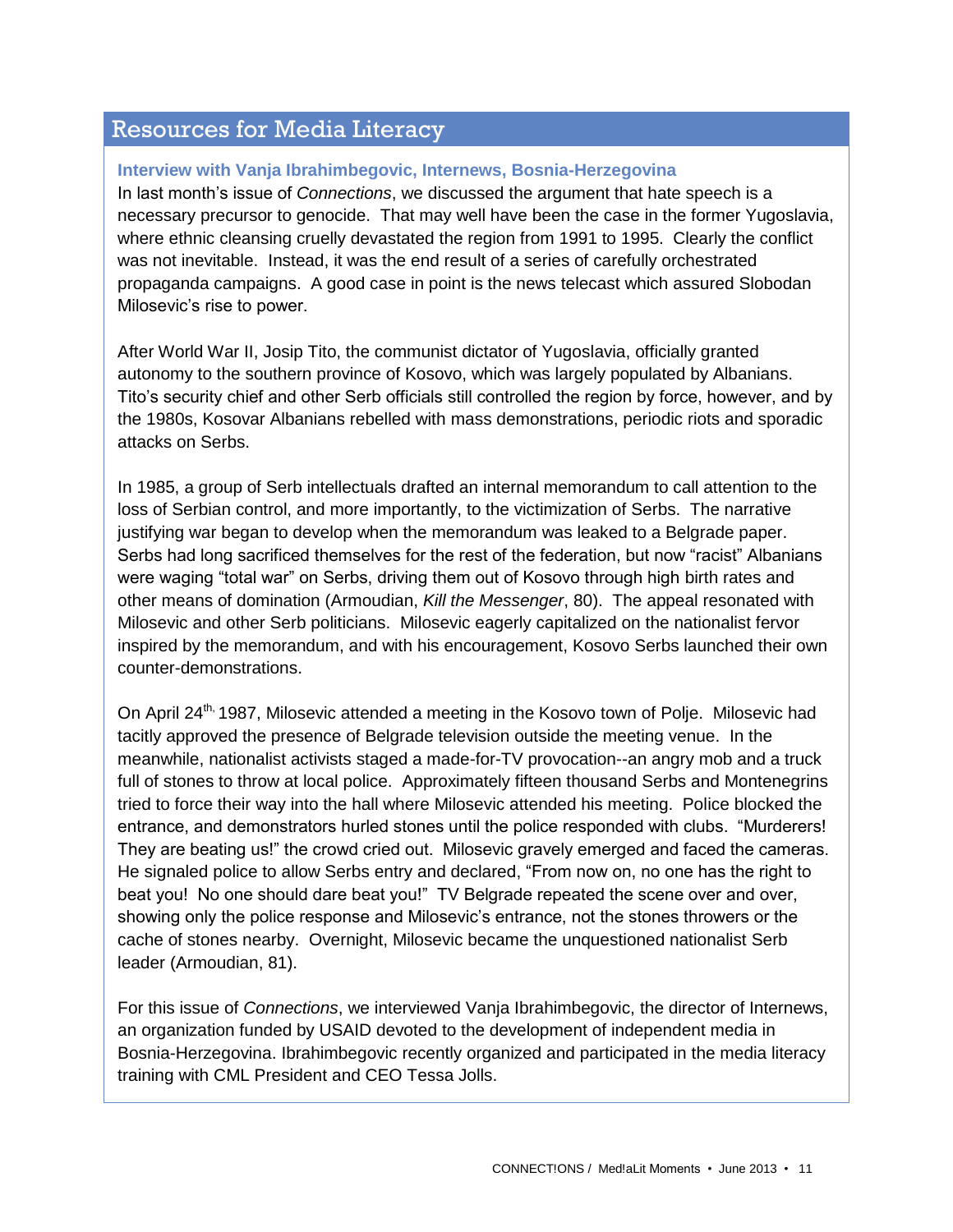### **CML: Could you tell us more about Internews?**

**VI:** We're part of a five year effort funded by USAID to strengthen independent media in Bosnia-Herzegovina. From the end of the war in 1995 to 2001, there was a huge influx of international money to support independent media. The idea was that the growth of independent media could stop the spread of hate speech and propaganda, which had played such a big role in the buildup to the war. In 2001, research showed that progress had been made, international aid stopped, and in the next five years, the situation got worse. The media became politically dependent, and independent media in Bosnia became rare. We have a pretty good legal framework to ensure the independence of media, and analyses have shown that we have some of the best media laws in the region, but practical implementation is an issue. Next week there will be a public debate on amendments to our constitution to limit freedom of expression. Political leaders are attempting to limit access to information, but they have framed that as a measure to protect privacy. We still have corrupt politicians here who were around during the war.

#### **CML: How did you become interested in media literacy education?**

**VI:** We were always trying to find a strategic approach for strengthening independent media. Media literacy put our work more into context. No one was mentioning it until we did two years ago. Through our research we found arguments for media literacy, and an expanding area of activity. The main argument was that it's really impossible to do independent media work without an audience of citizens who demand better quality media. That hadn't been taught at all, anywhere. On the other hand, Bosnia-Herzegovina has been aspiring to EU membership—it's become a wide political concern. For that reason, all our democratic reforms are linked to what the EU requires. Media literacy becomes justified because the EU promotes media and information literacy, the use of new technologies and participatory citizenship. That's been our way for entering the field. We can educate our audience about media literacy, and in turn they will demand good quality media, and support the development of independent media.

Media law has never been taught in Bosnia-Herzegovina, so we've organized educational activities in universities, and in law and journalism schools. We organize media literacy clinics where we invite journalism and law students to work together on different media law issues. We use teams of trainers, peer trainers, and law and journalism experts. We use an interactive approach and encourage students in both programs to share their points of view.

I've started to work with university faculty on media literacy curricula since the conference in April and our staff training with the Center for Media Literacy. In October we'll have media literacy clinics which use the Five Key Questions. For the media law clinics, journalists and legal scholars are our primary target groups. They'll get some basic media literacy concepts. We're still formulating what we'll do with other students.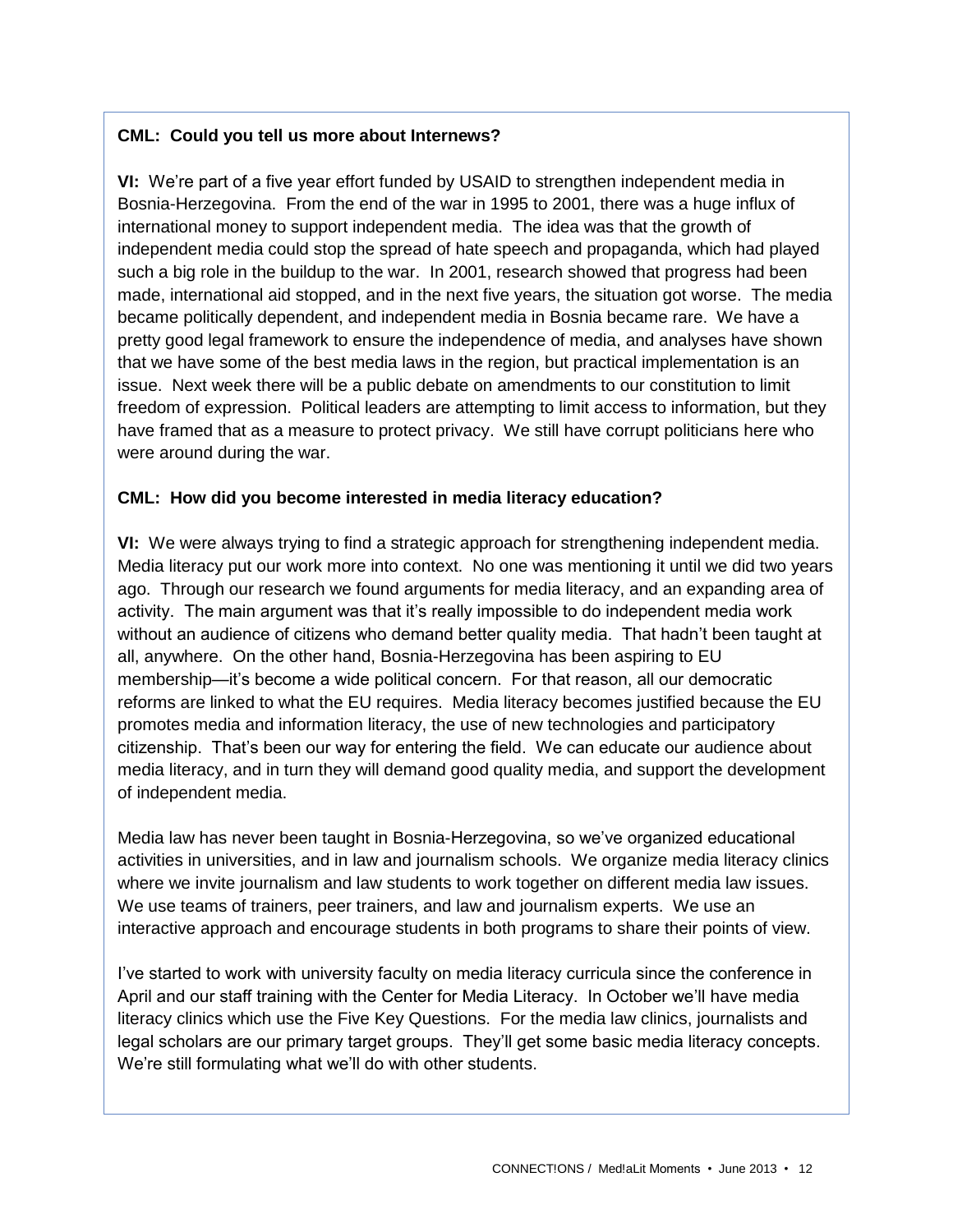## **CML: We've heard that you do work on hate speech. Can you tell us more about it?**

**VI:** I deliver workshops on hate speech that combine two approaches. I work with a colleague who speaks about legal issues, and I speak about media practice. We show two ways of understanding freedom of expression. In the U.S. it's a fundamental right. The EU clearly bans hate speech because it has such an old history in Europe, including the Balkan region.

### **CML: What are the elements of hate speech?**

**VI:** It's hard to define. There is no specific law in Bosnia-Herzegovina, no verdicts, no precedent. There is a precedent in the practice of the European Court of Human Rights. We do have a self-regulatory framework here for media that deals with hate speech. We have a media and communications regulator in Bosnia-Herzegovina which is responsible for licensing radio and TV stations. Licenses can be revoked for hate speech. That framework was worked out in 2003 with the support of the international community, mostly the UK. In the last ten years we've had no cases. But that's largely because we have no real monitoring. Citizens have to complain.

Recent research on local elections looked at 30 media, including ten print publications and thirteen web portals. They were monitored for three or four months, and 50,000 media items were analyzed. Just 1.36% was problematic content. And yet everyone in Bosnia-Herzegovina talks about how hate speech is present.

There's a lot of public talk about hate speech because we're an ethnically divided society trying to live in one society. There are too many ways to obstruct cooperation on this issue. Each group has their legal rights. Each has a different agenda. It creates an open space for manipulation, and there hasn't been much change in the last 20 years. We're always on the verge of tension, and at election time, more tension is created in the media. We have three different media, three audiences [of Serbs, Croats, and Bosniaks], and hate speech becomes a handy tool before each election. People tend to forget about the real issues, and everyone turns to vote for their group. If you look at our news, you'll find that about 80 percent of news around election time is based on the daily routines of politicians. It's a remnant of our previous communist system. News is what the head said.

Recently I saw some research by the association of journalists in Bosnia-Herzegovina who conducted telephone interviews with audiences. It was limited to a relatively small sample. They were trying to get some idea of audience perceptions of media here. I found it interesting that 40 plus percent of the sample thought that the media don't report on relevant issues like economy, corruption, health and education.

#### **CML: How do you teach about hate speech?**

**VI:** The EU doesn't offer a definition of hate speech, but it does provide certain conventions for analysis. We have students look at the circle of elements, the circle of hate speech. First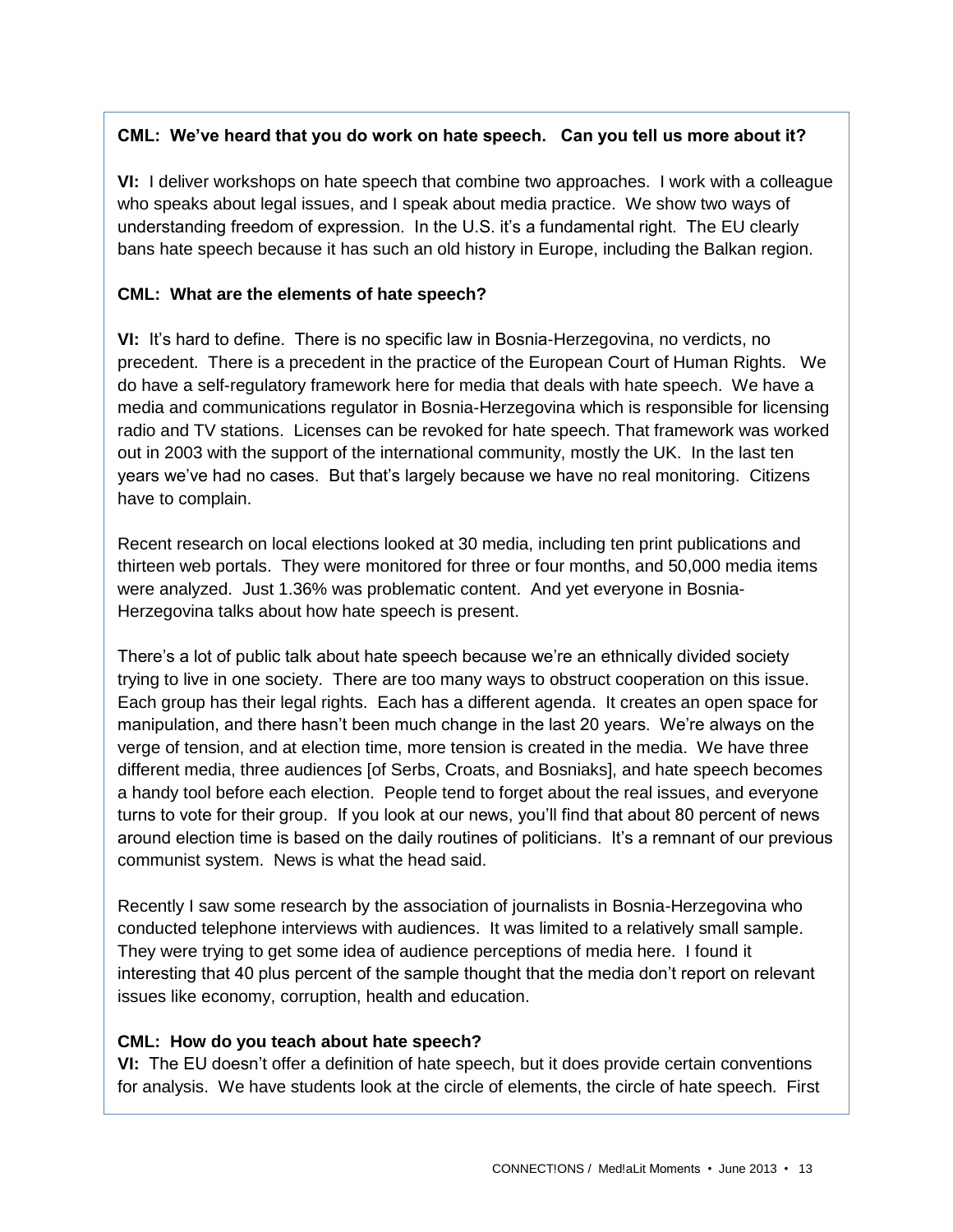there's the verbal attack aimed to another, based on gender, ethnicity, sexual orientation or religion. We teach how that leads to the creation of stereotypes and prejudice. The legal framework on hate speech deals only with violence, but it's linked directly with public speech that led towards violence based on prejudice and stereotypes. We also lead discussions on content in Bosnia, and media literacy is part of that discussion.

### **CML: Do you have any examples that you can share?**

**VI:** Yes. I think this one will show how complicated the issue is. There are two important events in our history which fall on the same date. The Nazi occupation of Yugoslavia ended on the  $6<sup>th</sup>$  of April, 1945, and the siege of Sarajevo began on the  $6<sup>th</sup>$  of April, 1992. Last year a famous theater and film director had an idea for marking both dates. It was called the Sarajevo Red Line, and it was made of red chairs that were placed in a line through the city. Each chair represented a citizen who had been killed in the siege of Sarajevo from 1992 to 1995. The director was a controversial character who had many friends and many enemies in Sarajevo. Everyone loved the idea for the event. There was a lot of fundraising, and it was funded publicly as well. But during a Q&A at the event, the director took a question from a journalist at a web portal, and she said that he had plagiarized his idea from Coca Cola. He tried to explain that this was an art piece, a symbolic representation. The exchange became unpleasant. Later the journalist wrote an article accusing the director of plagiarism, as well as for hate speech towards her. He tried to publish a press release about the event. It was refused at the web portal, and he published it elsewhere. In the meanwhile, the journalist brought a complaint before the Press Council claiming that the director had used hate speech. Other web portals published his reaction to the complaint. I examined the content I could find from the event and the aftermath, and I couldn't find anything that appeared to be hate speech.

## **CML: So why was there such a strong reaction?**

**VI:** It really has to do with the fact that the war happened recently, and we still have fear of the other. We don't trust each other. We trust our own media. It's clear who is in the majority in different cities in the region. It's clear how they will write about issues. There's an ethnic dimension to everything in our media--sports, arts, education, health. It's a burden to life itself. The tension that's created with elections is often focused on what happened 20 years ago. This is how hate speech generates itself.

We had many people living in Bosnia-Herzegovina who were internally displaced during the war. There was supposed to be a process of return, but that didn't really happen. People reclaimed their property, then sold it so that they could move to a municipality with people of the same ethnicity.

People still get most of their news on radio and TV, but they're getting news on the internet more and more. The comments section for articles is easily accessible for audiences, and it's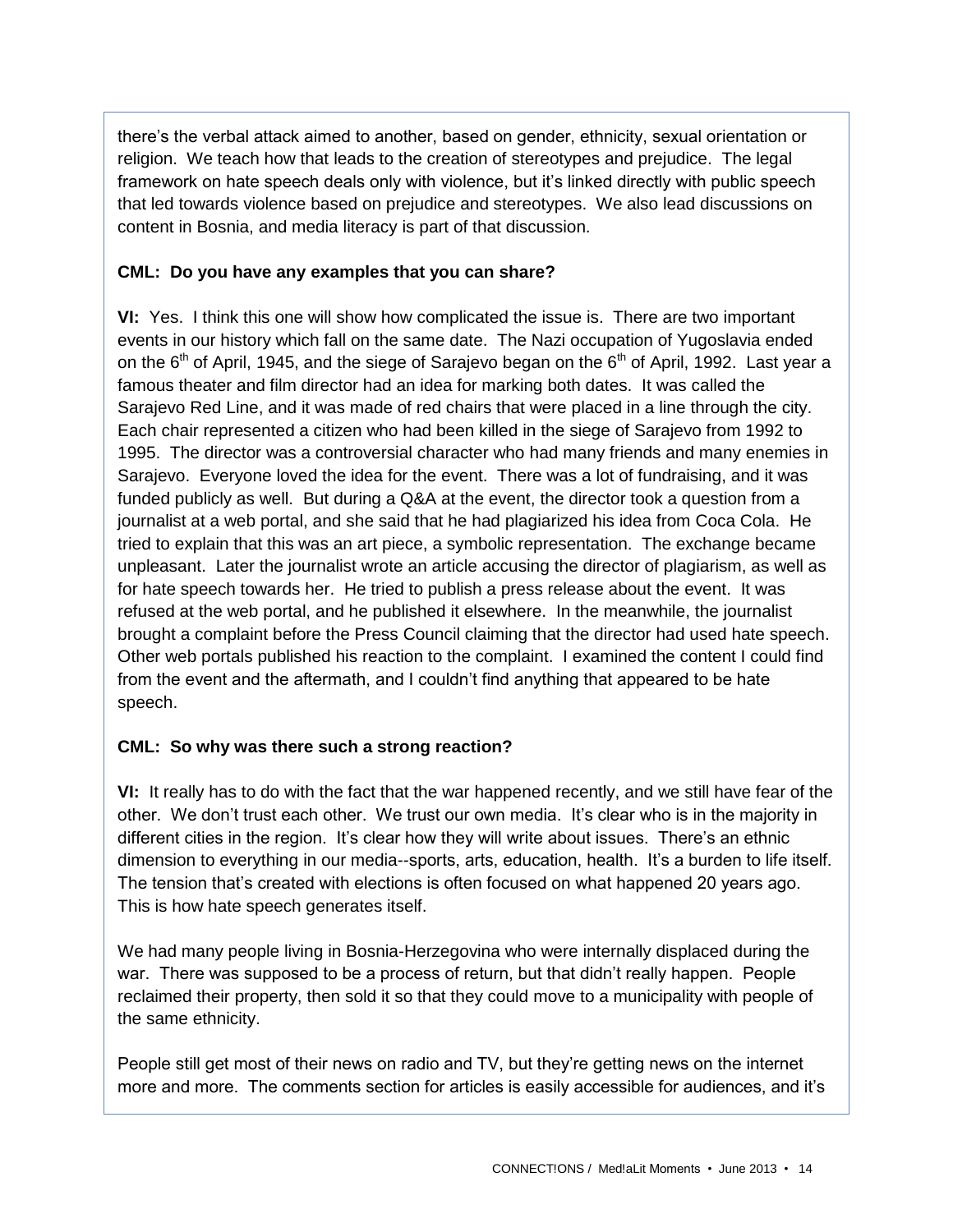very interesting to read them. The article can be about Angelina Jolie, or whatever. The comments are about different ethnic issues.

This region has been building democracy for the last 20 years, but it can't build dialogue in 20 years. There isn't really dialogue in the U.S., and you've had 200 years. It takes time, and it takes a different kind of education. Education here is a political compromise. We have reforms that have been mandated by the international community, but we still have a divided educational system. It's based on differences. We have different histories of the war. We have no political consensus on curriculum, and some of the political players who were active during the war are still here. How can we expect the next generation to resolve the conflict if they are taught about differences and are brought up with fear of the other?

#### **CML: In your view, how does media literacy education promote human dignity?**

**VI:** It's not done here, and that's why I've been interested in the issue of human rights. How can we make that happen here? Media literacy is a great tool for discussing different issues dealing with human rights, by discussing how media enter into people's lives. As you might conclude now, Bosnia-Herzegovina doesn't really qualify to be called a tolerant society. We're trying to build democracy, but when we talk about human rights, so many issues are taboo. In our constitution we support international European laws and conventions, but in practice we have a lot of issues with discrimination. The LGBT community is invisible. Women make up a huge percentage of the victims of domestic violence. All these issues are neglected by the media.

### **Resources for Teaching and Research**

#### Sources Cited:

Darling-Hammond, Linda, et al. *Professional Learning in the Learning Profession: A Status Report on Teacher Development in the United States and Abroad*. Palo Alto, CA: Stanford University School Redesign Network.

Accessible at:<http://edpolicy.stanford.edu/publications/pubs/187>

- Gilles, Carol, et al. "Sustaining Teachers' Growth and Renewal through Action Research, Induction Programs, and Collaboration. *Teacher Education Quarterly* 37.1 (2010): 91-108.
- Wood, Diane R. "Deepening the Work: Promise and Perils of Collaborative Inquiry."  *Teachers Learning in Community: Realities and Possibilities*. Eds. Diane R. Wood and Betty Lou Whitford. Albany, NY: SUNY Press, 2010. 119-148. Any of the essays from this volume will repay further study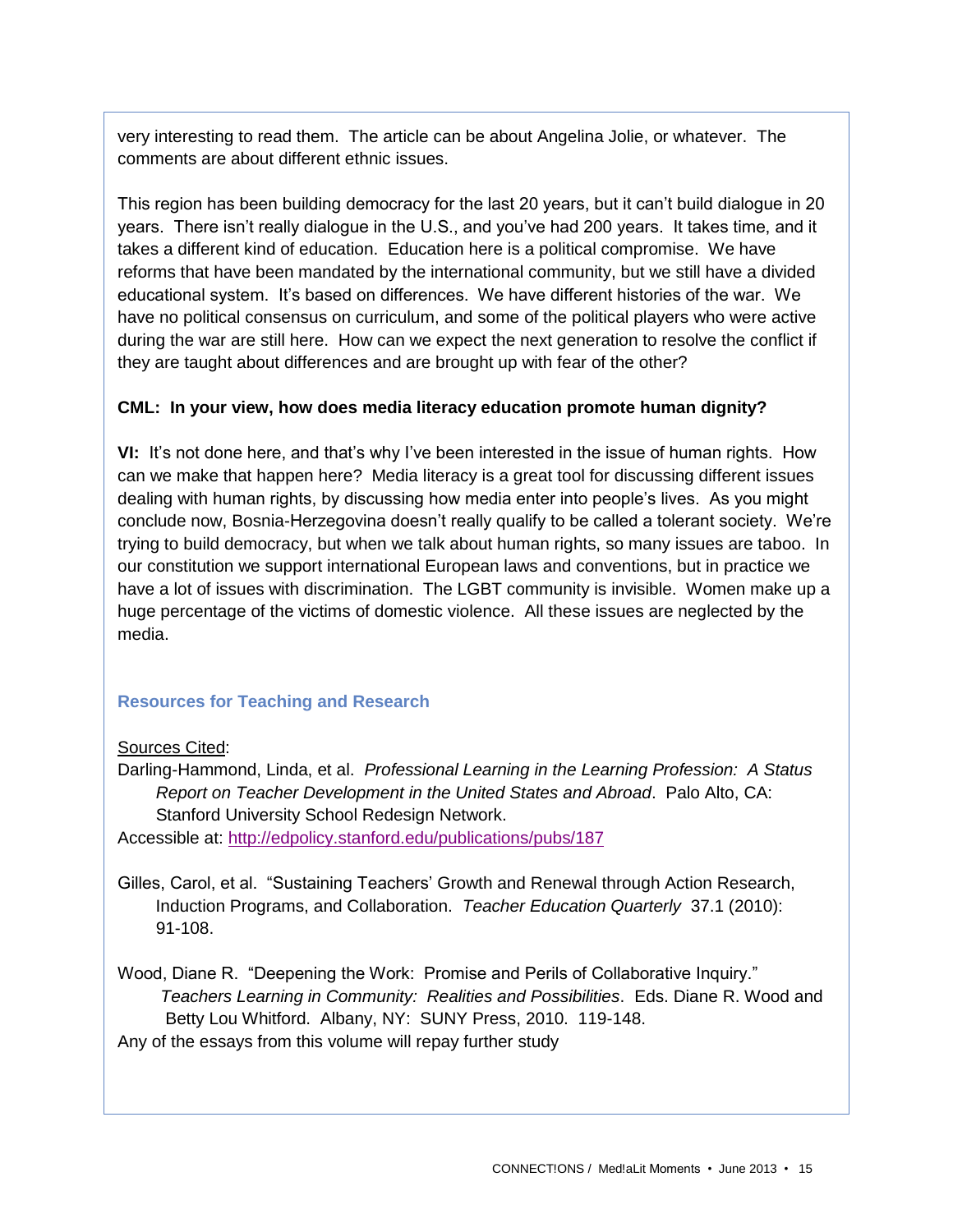## Recommended Resources: Association for Supervision and Curriculum Development [\(www.ascd.org\)](http://www.ascd.org/)

One of the pre-eminent organizations in the field of professional development, ASCD offers a wide range of professional development services, from videos of best teaching practices in action to design of professional development programming for entire schools. The list of books and guides on topics related to professional development is substantial as well. We browsed through several chapters of Douglas Reeves' *Transforming Professional Development into Student Results* (available in both print and e-book formats) and found that it not only treated several important curriculum and assessment issues with analytic precision, but with great wit as well.

Cavanaugh, Cathy, and Kara Dawson. "Design of Online Professional Development in Science Content and Pedagogy: A Pilot Study in Florida." *Journal of Science Education and Technology*.

Some of the largest and most carefully designed professional development programs are in the field of science education. Online programs are a frequent subject of debate in the field of professional development, and this case study suggests how online components may successfully be integrated into a professional development program.

Doolittle, Gini, et al. "Creating Professional Learning Communities: The Work of

 Professional Development Schools." *Theory Into Practice* 47.4 (2008): 303-310. This essay is a good introduction to the functioning of professional learning communities within the framework of school-university partnerships.

English, Fenwick W., ed. *Encyclopedia of Educational Leadership and Administration*. Ebook. Sage Reference Online, 2007.

This online reference includes useful entries on mentoring, action research, professional learning communities, teacher leadership, professional development schools and capacity building of organizations. All entries include recommendations for further reading. Other entries may be worth perusing to gain a sense of the managerial and organizational contexts of professional development programs.

Little, Judith Warren. " 'Looking at Student Work' in the United States: A Case of Competing Impulses in Professional Development." *International Handbook on the Continuing Professional Development of Teachers*. Eds. Christopher Day and Judyth Sachs. New York: McGraw Hill Professional Publishing, 2007.

The issues of professional learning communities and empowerment discussed at the conclusion of our second research essay are examined in some depth here. The volume in which this essay appears is somewhat theoretical in orientation, but it can be helpful for asking questions about the philosophy of education "behind" professional development programs.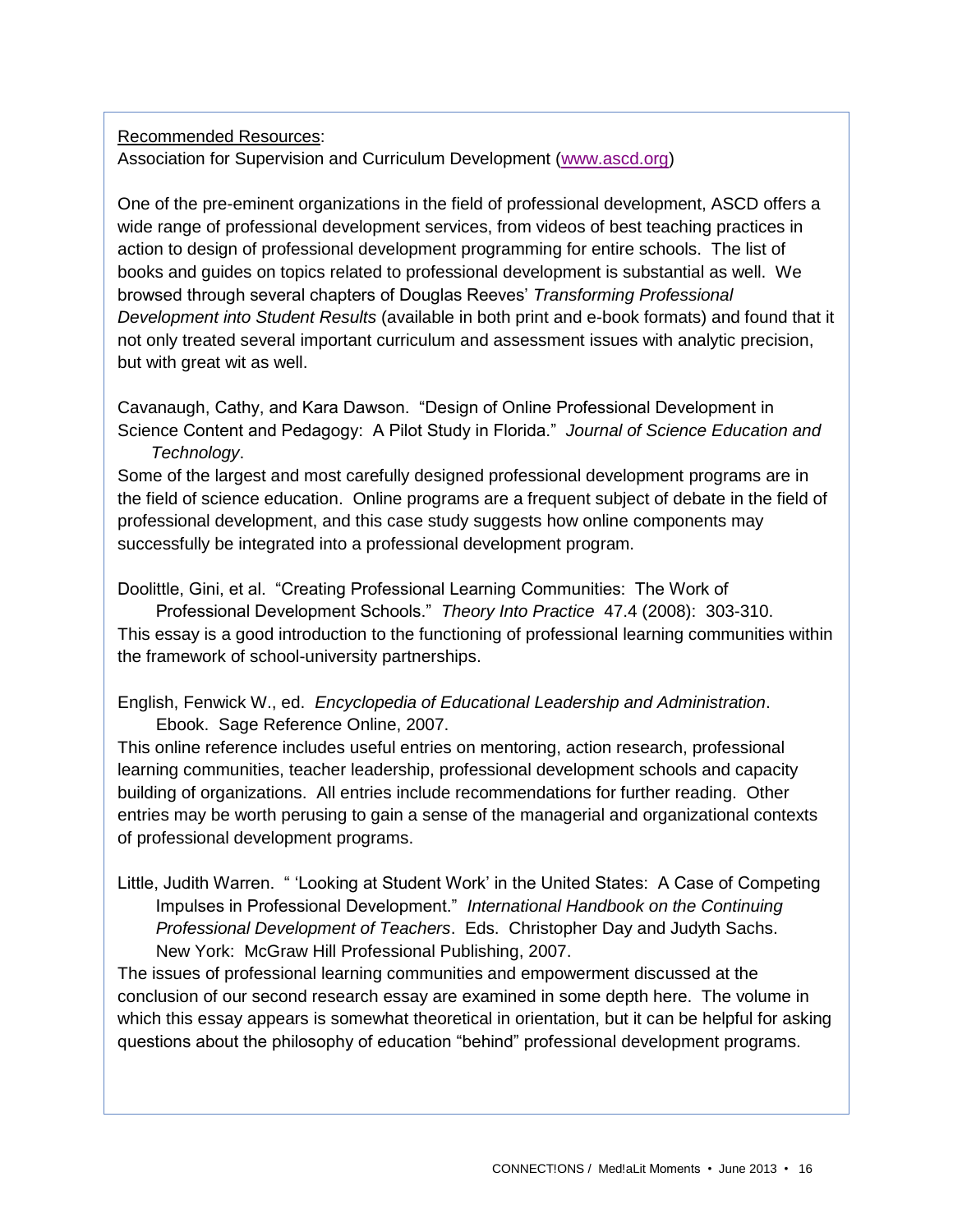Walmsley, Angela, et al. "Developmental Stages of a Professional Development School: Lessons From a Long-Term Partnership." *School-University Partnerships* 3.2 (2009): 69-79.

Another good overview of the functioning of professional development schools.

Xu, Jianzhong. "Promoting School-Centered Professional Development Through Teaching Portfolios." *Journal of Teacher Education* 54.4 (2003): 347-361.

Teaching portfolios aren't just extended resumes. They're valuable tools for collegial reflection on instruction, curriculum and assessment.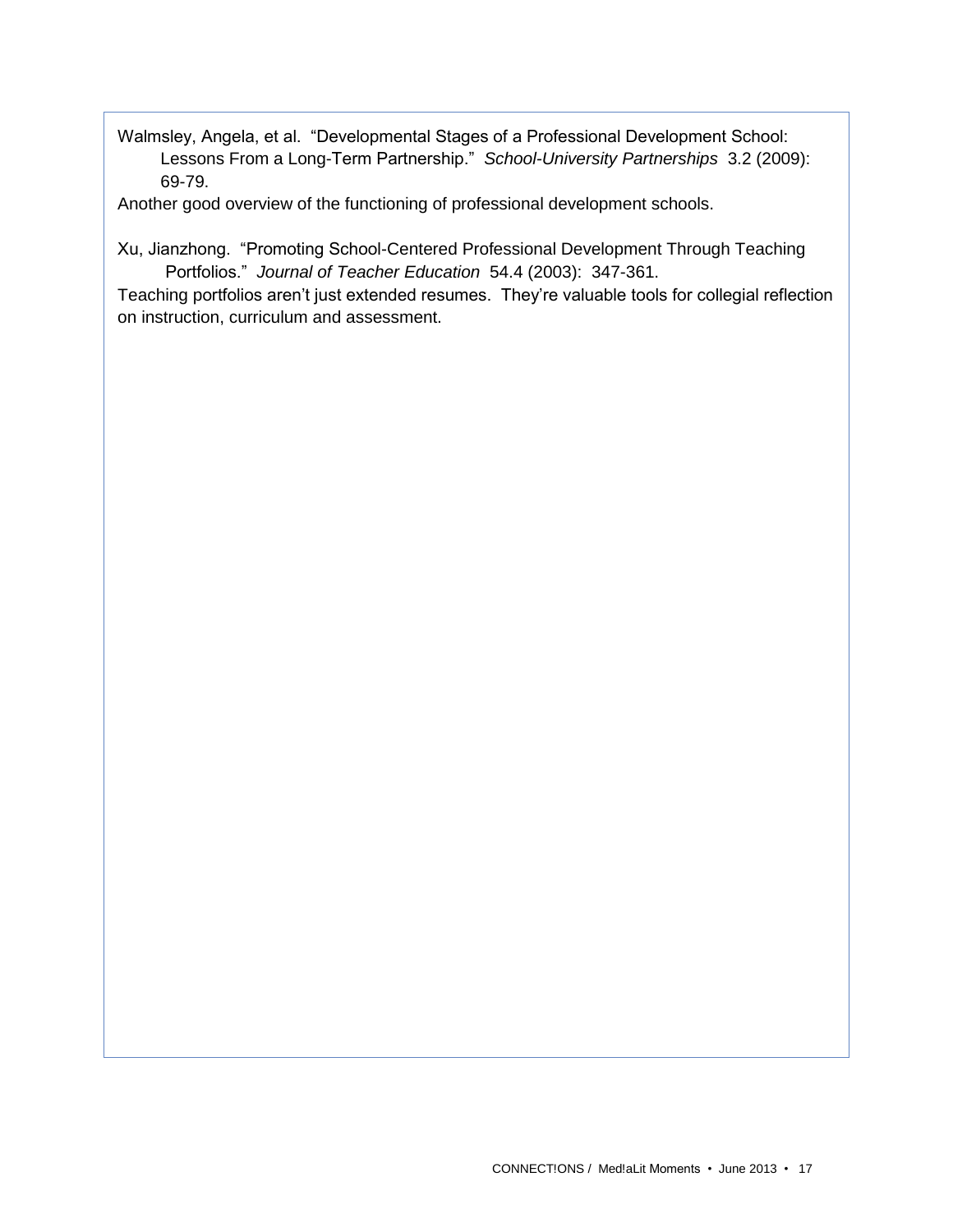# Med!aLit Moments

## **This Is My Life—Or Is It?**

Popular media can indeed be formulaic. Witness this line of dialogue from the latest Superman reboot: "You're a monster, Zod, and I'm going to stop you!" Audiences are often willing to forgive formulaic plot scenarios because they're still entertaining. Must we be in a critical or unforgiving mood in order to be good, media literate critics? In this MediaLit Moment, we reverse engineer the process of criticism. Instead of starting as critics, your upper elementary students will have the chance to reflect on their lives as a kind of text, complete with themes and characterization, and they'll use the insights they gain to explore the construction of media texts with an open mind.

### **Ask students to identify themes in their lives, and to identify media characters who seem to share them.**

**AHA!:** I have a lot in common with this character, but that doesn't mean I have to do the same things she does!

**Key Question #1:** Who created this message? **Core Concept #1:** All media messages are constructed.

**Key Question #2:** What creative techniques are used to attract my attention? **Core Concept #2:** Media messages are constructed using a creative language with its own rules.

**Grade Level:** 4-6

**Materials:** Pencil, paper, imagination

**Activity:** At this point it's likely that you've discussed themes in literature with your students. Introduce the idea that people also have themes in their lives. Life themes can reflect ongoing challenges (e.g., struggles for independence), moral statements (e.g., good friends are priceless), or repeating patterns (e.g., so much effort for so little return). Life themes are as various as literary themes. Have any of your students said, "Yeah, that's the soundtrack of my life"? Anyone who has ever felt invisible is likely to resonate with the aphorism: "Children are best seen and not heard." After this discussion, ask students to work in pairs, and ask each student to write one or more words which describe himself. Then ask them to discuss the kinds of events, feelings and phrases that seem to follow from those descriptions—their life themes.

Next, ask students to think of popular media texts with characters who seem to have the same life themes. Open up the floor for a whole class discussion of media characters and their life